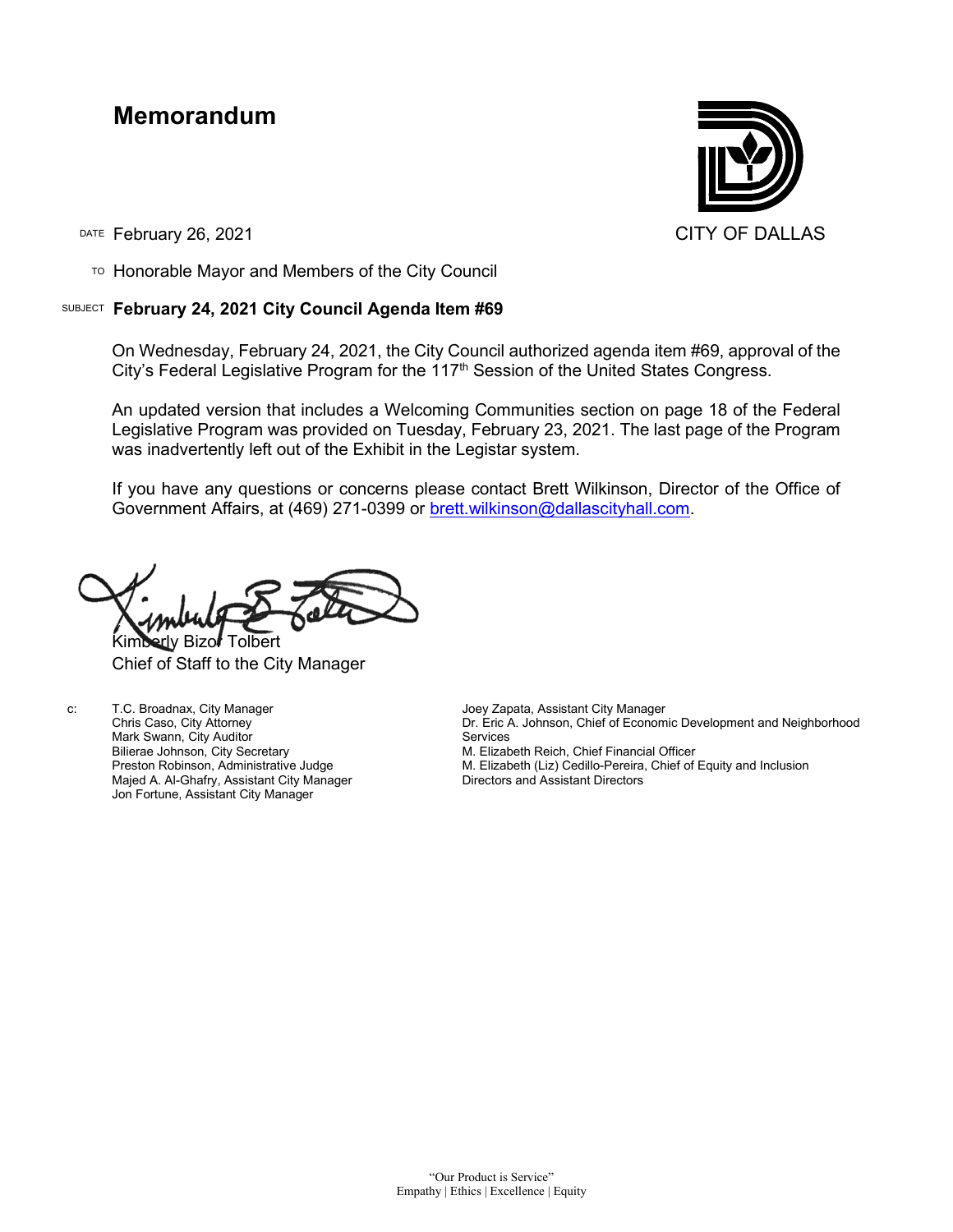# **GENERAL STATEMENTS OF CITY'S LEGISLATIVE FOCUS**

The City of Dallas' legislative efforts focus on legislation that the City can influence and that will directly and positively impact the City of Dallas. The City appreciates its long-standing relationship with the congressional delegation to advance its federal priorities.

The City of Dallas supports legislation that:

- Creates more opportunities for individuals and businesses to thrive and prosper;
- Provides an equitable distribution of federal funds; and
- Addresses the concerns and issues confronting large metropolitan center cities, which range from the enhancement of urban transportation to reduction in crime to the availability of affordable housing and the development of neighborhoods that support quality family life.



The City of Dallas opposes any federal legislative action that would erode the home rule authority of municipalities or establish unfunded mandates that effectively constrain the ability of cities to allocate scarce resources to locally determined priorities.

#### **Federal Mandates**

The City of Dallas recognizes two basic types of federal mandates: those that impose costs directly on the City and those that, while not directly imposing costs on the City, intrude on the autonomy of the City by interfering with local decision making authority and impacting the allocation of scarce local resources.

The City of Dallas opposes the imposition of either type of federal mandate.

The federal government calls on municipal governments, including the City of Dallas, to administer many federal government programs, requiring municipal governments to absorb all or most of the cost. In the interest of fairness and equity to its municipal government partners, the federal government should provide adequate funding for the local conduct of each of its programs.

### **Deficit Reduction**

The City of Dallas supports a balanced approach to reducing the federal deficit. Elimination of the federal deficit solely through non-defense discretionary spending cuts is both impossible and ill-advised.

The reduction of the federal deficit should not disproportionately harm national defense and our troops, safety net programs or our nation's cities. In particular, the City opposes deficit reduction efforts that disproportionately focus on core local government programs or reduce or delay much-needed investments in our nation's infrastructure.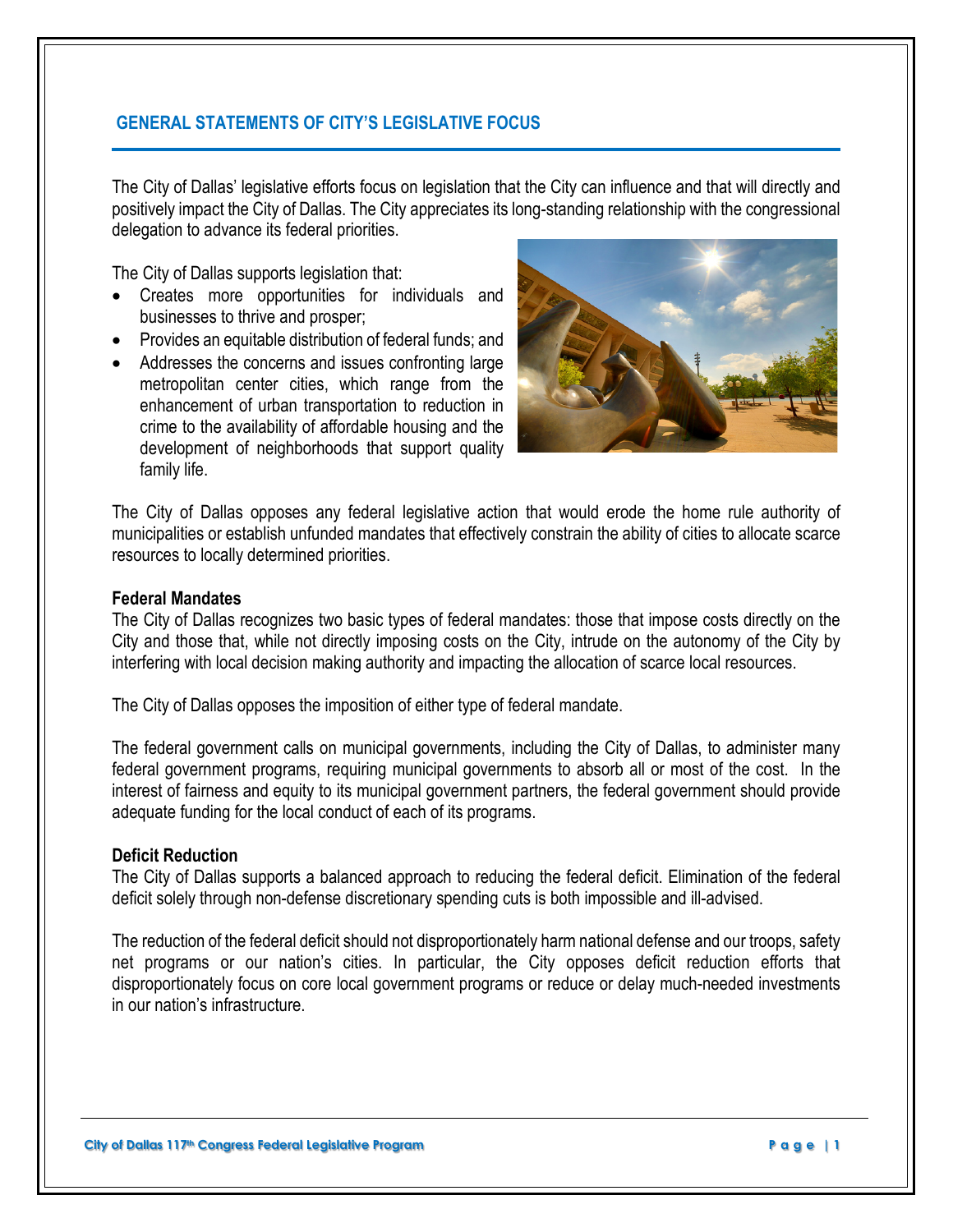# **PANDEMIC RELIEF**

The City of Dallas appreciates the swift action that Congress took in early 2020 to help local governments address the COVID-19 pandemic and its economic and social impacts. Early in the pandemic, the CARES Act and its companion bills provided government at all levels with tools and resources to directly address the pandemic as well as a safety net to help businesses and households absorb the social and economic impacts of the pandemic. Indeed, most economist agree that the fiscal and monetary boost provided by the CARES Act backstopped our nation's economy during the first six months of the COVID-19 pandemic, limiting the pandemic's social and economic impacts and preventing an economic freefall.

The City also appreciates the December 2020 enactment of the Coronavirus Response and Relief Supplemental Appropriations Act, especially its provisions providing emergency assistance for rent and utility payments, extended and expanded unemployment benefits, emergency nutrition assistance, and public health funding. However, the City remains deeply disappointed that it did not include direct and flexible fiscal assistance to local governments.

As our nation continues to grapple with COVID-19, the City urges the federal government to continue to use all fiscal and monetary tools at its disposal to see our nation through this pandemic and to backstop the economy in a manner that allows for a swift economic recovery from the pandemic.

In particular, the City urges the federal government to provide additional pandemic relief that includes:

- Direct and flexible fiscal assistance to local governments to prevent budget cuts and layoffs that economist broadly agree will hurt pandemic response and stifle economic recovery and to help cities implement vaccination and testing programs,
- Fiscal assistance to transit agencies and airports, include support for airport enterprises, to prevent layoffs, ensure post-pandemic continuity of operations, and avoid delays to much-needed capital investments,
- Assistance to homeowners and renters and foreclosure and eviction protections to avoid foreclosures and evictions,
- Additional investments in federal, state, and local public health infrastructure to ensure strong pandemic response,
- Additional assistance to small business, including targeted assistance to the smallest businesses and disadvantaged businesses and targeted assistance to small businesses in the hardest hit industries such as live entertainment and leisure and hospitality (Save Our Stages and similar proposals), and
- Expanded unemployment insurance.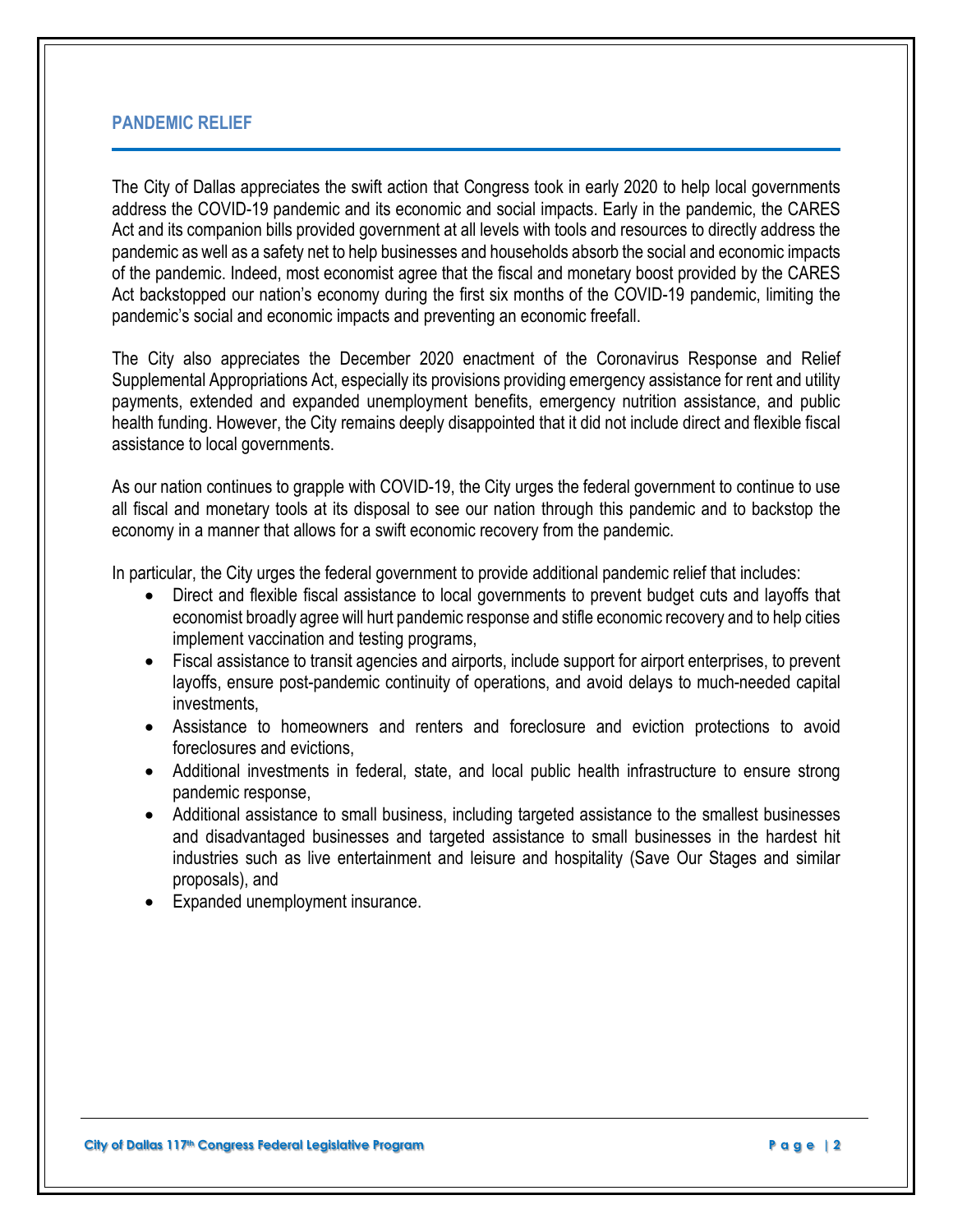# **INFRASTRUCTURE**

### **Surface Transportation**

The City of Dallas supports legislation to reauthorize federal surface transportation programs that:

- Provide for an equitable distribution of highway and transit funds;
- Maintains a guaranteed funding mechanism that ensures that all Highway Trust Fund revenues are spent on surface transportation programs;
- Maintains a strong metropolitan planning process that maximizes the decision making power of local elected officials and communities;
- Increases sub-allocation to metropolitan areas;
- Continues and build on the federal investment of the past decade in transit and enables complete local flexibility regarding mode choices;
- Directly provides funds to cities for mode neutral, innovative urban transportation solutions;
- Directly addresses urban congestion and mobility, including incentives for metropolitan areas and cities that raise revenue and implement innovative financing mechanisms;
- Expands mode neutral choices and funding for cities and metropolitan areas;
- Expands sub-allocation via creation of a new program focused on cities and metropolitan areas or through increased sub-allocation of existing programs;
- Robustly funds the Transportation Alternatives Program and increase sub-allocation of TAP funds to metropolitan areas;
- Fully funds the CMAQ program in order to help metropolitan areas meet federal clean air mandates
- Addresses resiliency and makes investments in improving the resilience of surface transportation infrastructure;
- Builds on the FAST Act's investments in intercity passenger rail; and
- Does not increase the required local share of funding for federally-assisted highway or transit projects.

# **Broadband**

The COVID-19 pandemic has made clear that the lack of broadband in many communities and among many households presents a major barrier to economic development, education, health care, and overall equity. Current federal programs, including those included in the various pandemic relief bills, have helped address this disparity. However, the pandemic has confirmed our nation's need for a bold and comprehensive federally-supported program to provide broadband deployment and access to all Americans. In 2021, it is simply unacceptable for entire communities to lack broadband access or for schoolchildren to fall behind because they lack reliable Internet access. The City notes that the digital divide is as much an urban as a rural issue and urges that federal efforts to expand broadband deployment and access address the needs of underserved urban communities and households.

# **DART Core Capacity**

The City of Dallas fully supports DART's Capital Investment Grant projects:

- Platform Extensions along the Red and Blue Lines (Core Capacity),
- Phase 1 of the Downtown Dallas 2<sup>nd</sup> light rail alignment (Core Capacity) and
- The Central Dallas Streetcar Link (Small Starts).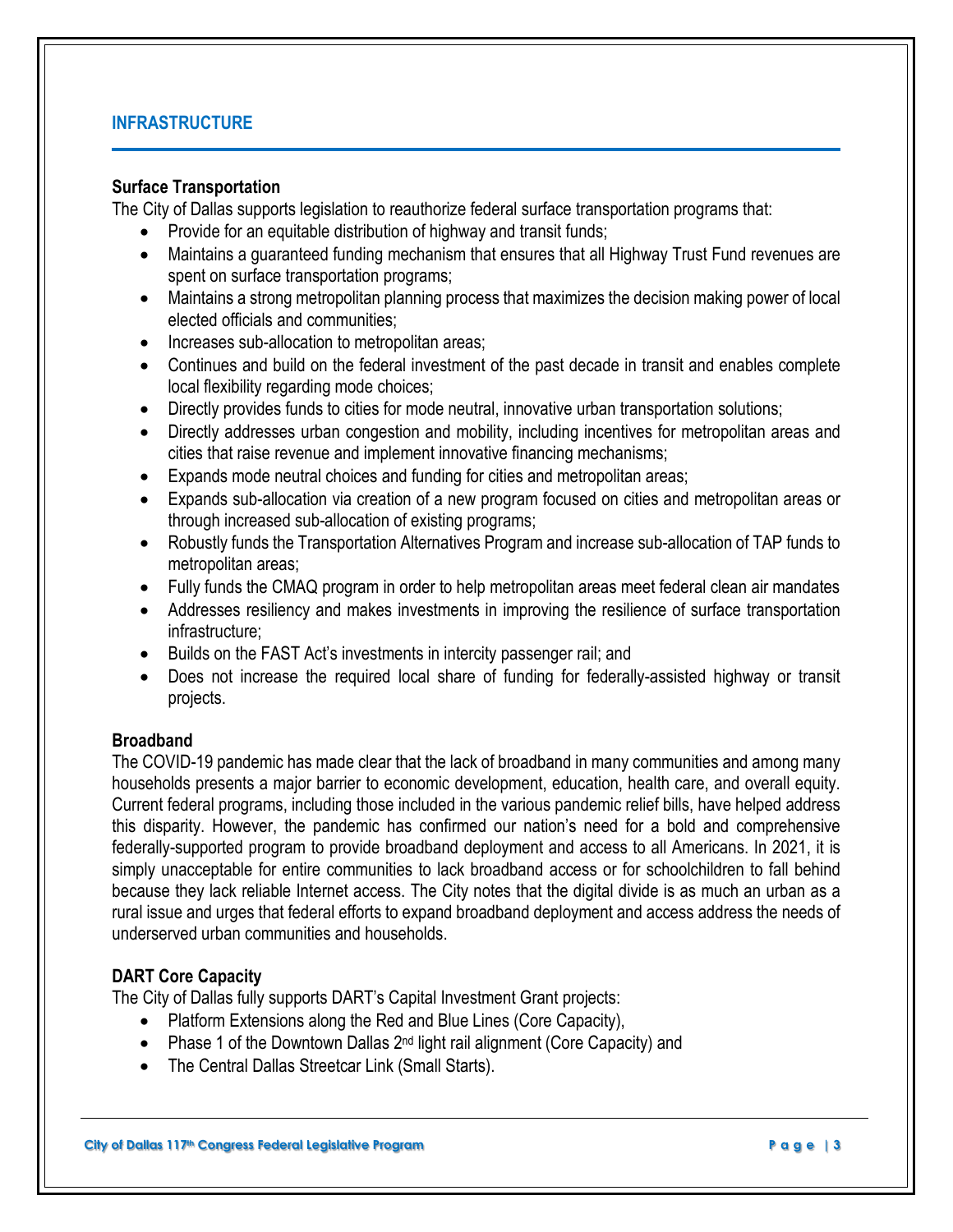### **High-Speed & Intercity Passenger Rail**

The City of Dallas supports the development of high-speed rail between Houston and the North Texas Region. The City's long-term plans envision an intermodal hub on City property across I-30 from the Texas Central Railway high-speed rail station, providing travelers with a seamless connection between intercity passenger rail (including high-speed rail), commuter rail, light rail, and local transit. A strong federal-stateregional-local partnership will be needed to make this vision a reality. The City of Dallas also supports the development of a robust national passenger rail system and strongly supports full funding of passenger rail corridor improvement programs.

### **Water, Wastewater & Flood Control**

The City of Dallas supports legislation that provides grants and financing assistance for high priority projects such as combined and separate sanitary sewer overflows and other wet weather projects, security-related projects, repair and replacement of aging infrastructure and water supply acquisition. Increased funding to local water and wastewater utilities for the improvement and maintenance of water and wastewater infrastructure and additional water supplies is of paramount importance. The City is especially supportive of federal assistance to provide water and wastewater service to underserved and unserved communities, including those in urban areas.

The City of Dallas also supports legislation which sustains and increases funding for, and increases the flexibility of, the Clean Water State Revolving Fund (CWSRF) the Drinking Water State Revolving Fund (DWSRF) and the Water Infrastructure Finance and Innovation Authority (WIFIA) programs, as well as federal funding for dam safety and reservoir modifications that will reduce the potential for structural failure.

The City of Dallas greatly appreciates the Dallas delegation's support of the critical Trinity River flood control projects and the strong federal partnership that the City has developed with the Army Corps of Engineers. The City appreciates the funding the congressional delegation work to obtain critical federal funding for the Dallas Floodway, the Dallas Floodway Extension, Lewisville Dam. Looking ahead, the City desires to continue this strong intergovernmental relationship, including preserving this critical federal funding for these flood control projects.

The City understands the level of effort expended towards clarifying authority and supports efforts to address changing environmental conditions, specifically through Executive Order 13690's revisions to the Federal Flood Risk Management Standards (FFRMS) set by the Federal Emergency Management Agency (FEMA). However, the City does not support a one-size-fits all approach. All watersheds behave differently, reflecting different climates, base geology, cover and topography.

Finally, the City supports the continued exemption of the water sector from the **Chemical Facility Anti-Terrorism Standards** under the Department of Homeland Security. Since water and wastewater facilities are already in compliance with provisions in the Clean Air Act, the Emergency Response and Community Right to Know Act, and the Bioterrorism Act, local governments should be allowed to continue to manage these risks through existing laws.

#### **National Flood Insurance Program**

In general, the City of Dallas supports a long-term and fiscally responsible reauthorization of the NFIP that: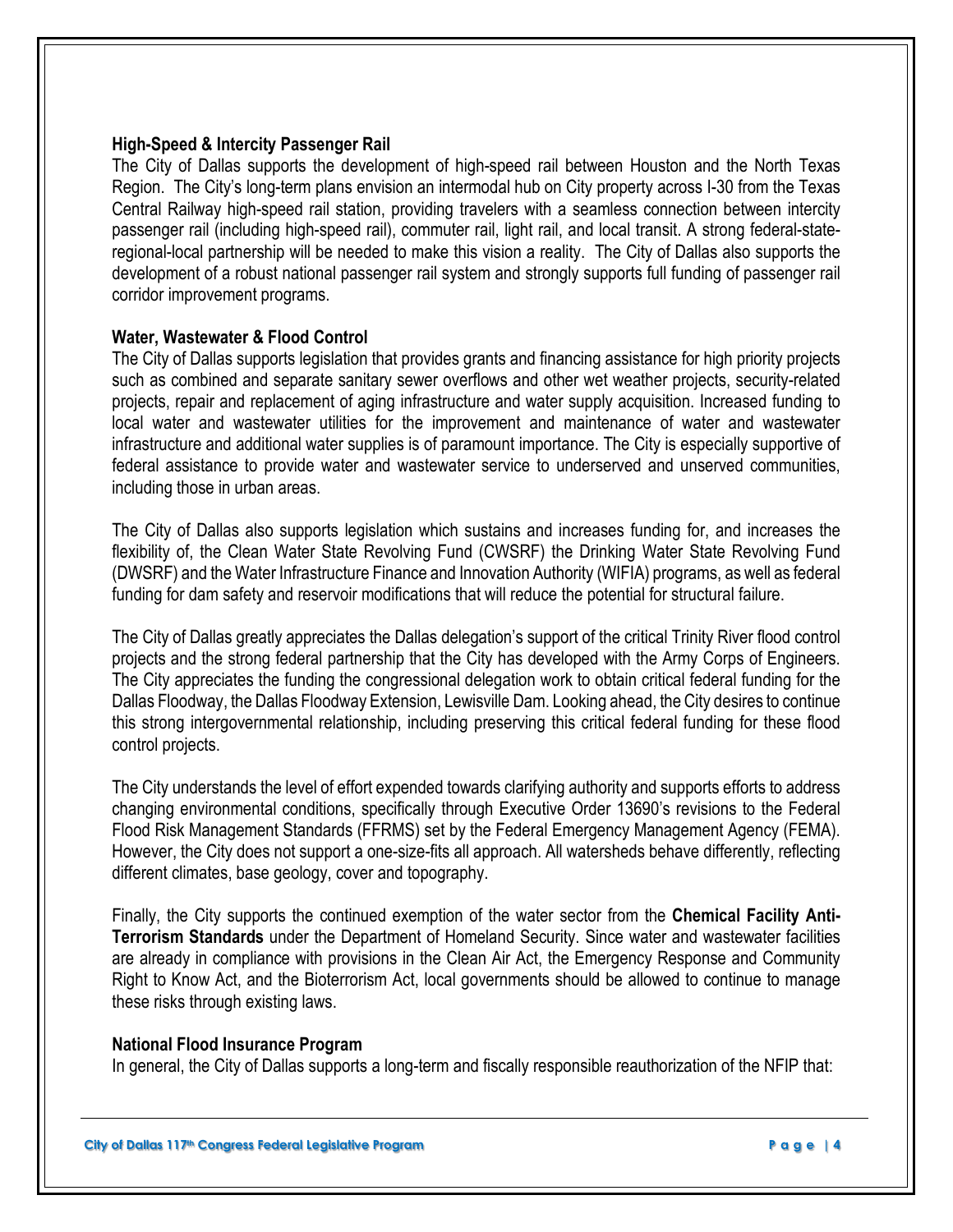- Provides long-term financial solvency for the program;
- Ensures that flood insurance rate increases do not impose undue hardship on Dallas property owners or stymie central Dallas economic development plans;
- Includes a rate and premium structure that differentiates between flood plains that are protected by certified levees and those that are not;
- Provides remapped areas, newly designated as flood hazard areas, with a grace period before the purchase of flood insurance is mandatory, provided that local officials educate affected property owners about flood risk and flood insurance availability, and develop an evacuation plan for neighborhoods affected by flood hazard remapping; and
- Provides an exemption to the mandatory purchase of flood insurance in areas deemed flood hazard areas due to recently decertified levees, provided that local officials are implementing an approved plan to repair newly decertified levees, educating affected property owners about flood risk and flood insurance availability, and developing an evacuation plan for neighborhoods affected by flood hazard remapping.

# **Aviation**

The City of Dallas supports a federal aviation program that:

- Maintains a guaranteed funding mechanism that ensures that all Airports and Airways Trust Fund revenues are spent on aviation programs;
- Maximizes the flexibility of the Airport Improvement Program (AIP);
- Increases the outdated cap on Passenger Facility Charge (PFC) revenue to empower local investment in aviation infrastructure; and
- Provides local governments and airport authorities with the resources they need to provide for a safe and efficient aviation system.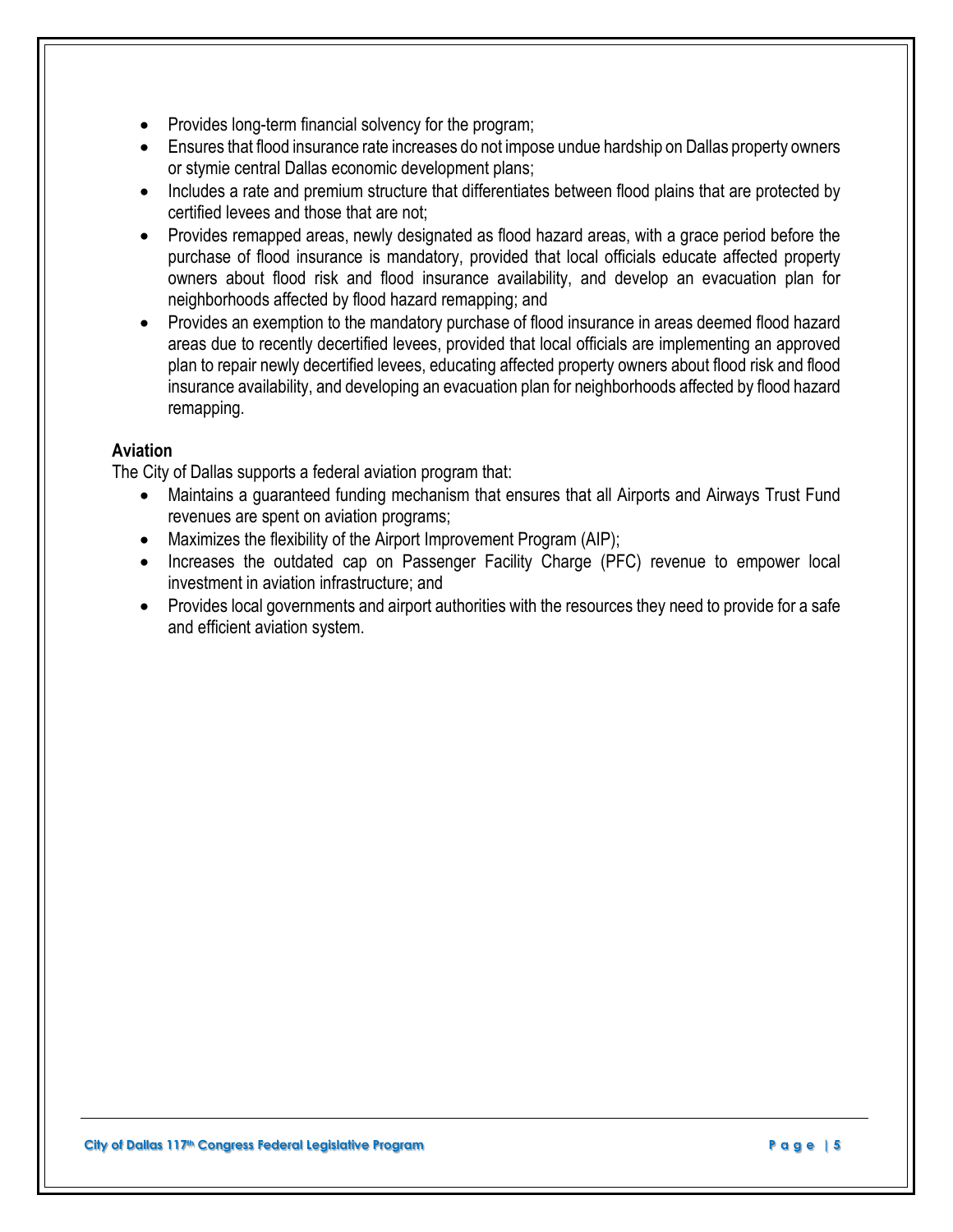# **MUNICIPAL BONDS**

The City of Dallas strongly opposes any efforts to cap or eliminate the tax exemption for municipal bonds, including "private activity" bonds. The elimination or capping of tax-exempt municipal bonds would increase City borrowing costs, resulting in delayed infrastructure investment or higher local taxes and utility rates, which would disproportionately impact low- and moderate-income households.

State and local governments are responsible for building and maintaining 75 percent of the nation's infrastructure, which is mostly financed through tax-exempt bonds. The tax exemption for municipal bonds represents an ideal federal-state-local partnership, allowing the federal government to assist infrastructure investment in a manner that maximizes local decision making and minimizes federal bureaucracy.

In Dallas, municipal bonds finance core infrastructure that is the basis of civilized society and the foundation of our economy: water and wastewater, storm drainage, streets and sidewalks, hospitals, schools and other capital projects. In an era of diminishing grants and expanding mandates on local governments, eliminating or capping the tax exemption for municipal bonds would effectively signal a federal abandonment of infrastructure investment.

Per Texas law, all City of Dallas general obligation bonds are subject to voter referendum. The City's process is an example of open government and broad citizen participation, ensuring that bond dollars are targeted to broadly supported infrastructure priorities.

#### **Advanced Refunding**

The City specifically urges Congress to reinstate the advanced refunding of tax exempt municipal bonds. The ill-advised repeal of advanced refunding by the Tax Cut & Jobs Act of 2017 means that the City cannot take advantage of lower interest rates to reduce borrowing costs and maximize infrastructure investment.

#### **Build America Bonds**

The City also urges Congress to protect Build America Bonds from annual Budget Act sequestration. The reduction of Build America Bond payments is a breach of contract between the federal government, the City, and bondholders.

#### **House Municipal Finance Caucus**

The City urges its House delegation to join the bipartisan House Municipal Finance Caucus.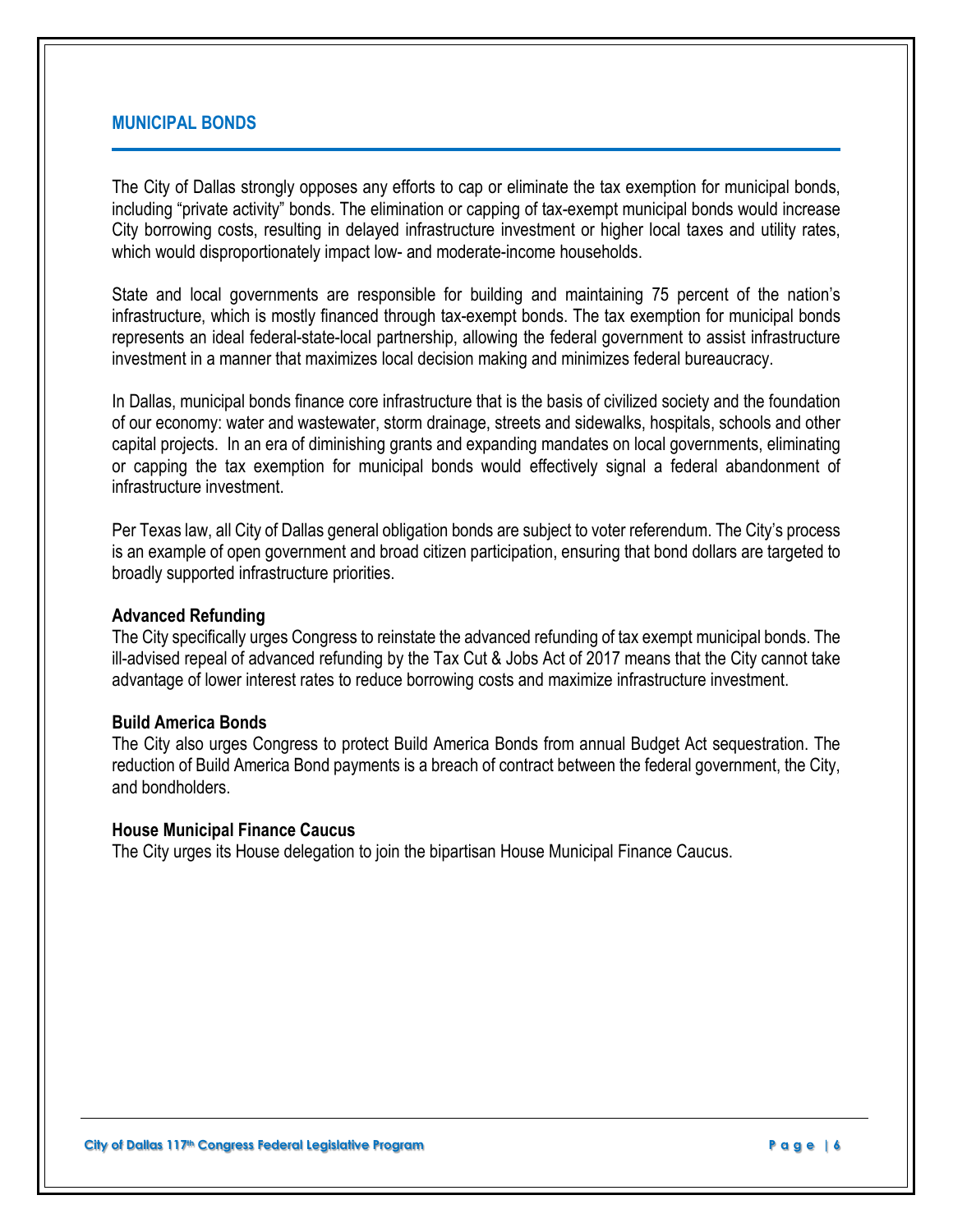# **TELECOMMUNICATIONS**

## **Franchising, Rights-of-Way & Zoning**

The City of Dallas opposes any legislation or regulatory effort that would erode City authority to manage public rights-of-way and collect reasonable compensation for their use. The City also opposes any federal preemption of City zoning authority.

The City is especially concerned about recent Federal Communications Commission (FCC) actions (the '5G Order', the 'Moratoria Order', and the 'Cable Franchise Proposed Order') that can only be described as a broad and unprecedented federal government assault on local government authority and local government budgets. The 5G Order' is especially egregious in that it seeks to preempt the City's authority to manage City property and to collect fair market value for its use. If allowed to stand, the 5G Order would establish a troubling precedent of allowing the federal government to dictate the terms of access to non-federal property.

Franchising is the backbone of local government telecommunications policy. It creates a framework for local management of public rights-of-way, collection of compensation for the use and management of public rightsof-way and resolution of consumer complaints. Federal law specifically preserves the authority of state and local governments to manage public rights-of-way and to collect compensation for their use by telecommunications providers.

A major goal of the telecommunications industry remains federal preemption of local control over public rights-of-way and the preemption of local fees collected from the industry for the use and management of public rights-of-way. In addition, industry has also sought legislation and regulation that would preempt local zoning authority over the location of telecommunications antennae and towers.

The City of Dallas would have to reduce services or raise taxes by more than \$100 million a year if revenue from rent charged to private corporations for the use of public rights-of-way was eliminated. In addition, City control of public rights-of-way and zoning for the placement of telecommunications facilities provides important public safety benefits, preserves City infrastructure investments and ensures that property values will not be impacted by incompatible uses.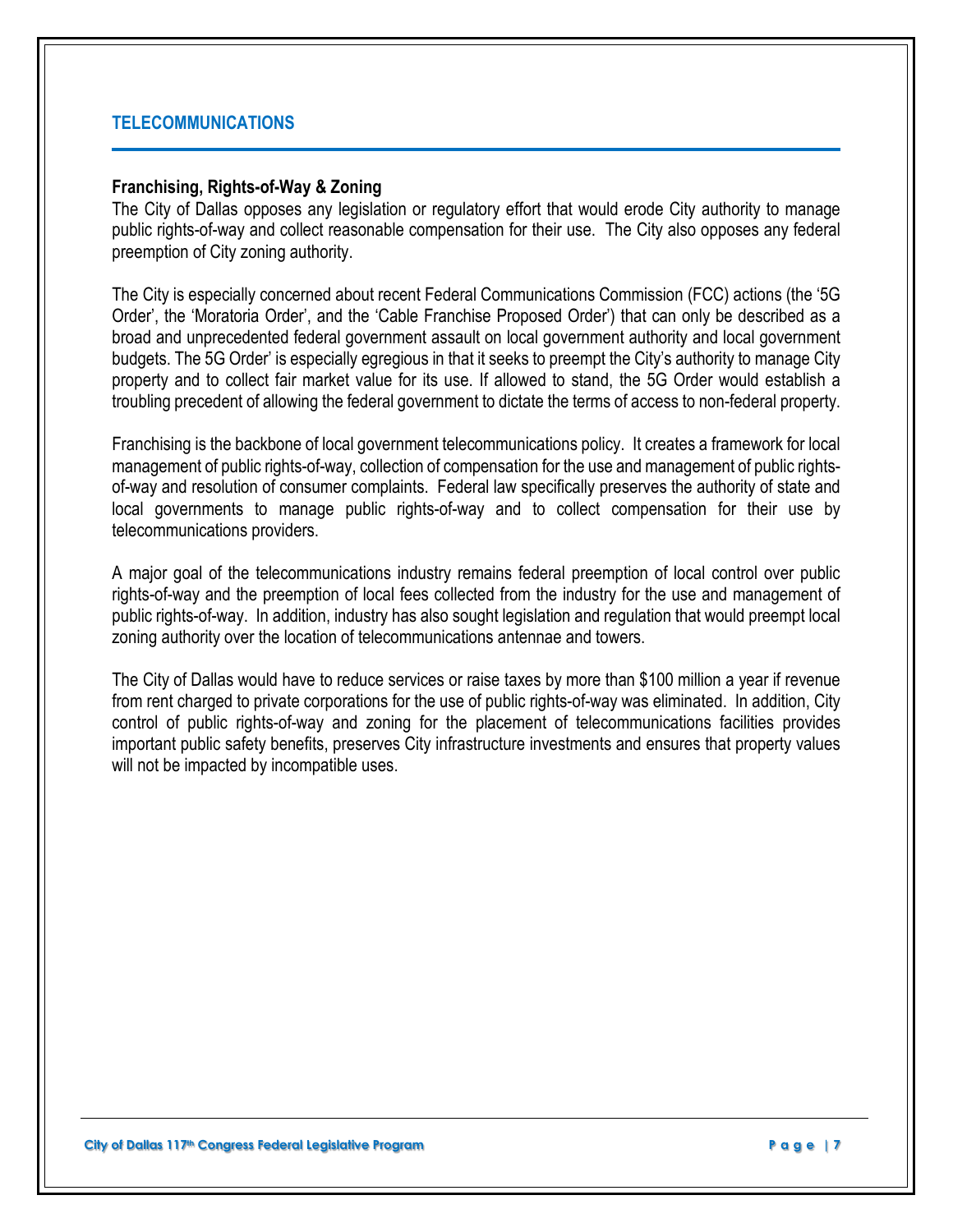# **PUBLIC SAFETY & CRIMINAL JUSTICE**

#### **Core Grant Programs**

The City of Dallas calls on Congress to fully fund public safety assistance programs that directly benefit local governments, including the Justice Assistance Grant (JAG), Community Oriented Policing Services (COPS), the Assistance to Firefighters Grant Program and others.

The City strongly opposes proposals that would consolidate state and local Homeland Security grant programs into a single block grant to the State, or otherwise shift funds away from high-risk, major metropolitan areas. In addition, formulas for the distribution of funding for public safety should emphasize crime data, and homeland security funds should be more targeted based on risk and threat.

### **Public Safety Broadband Network (FirstNet)**

The City of Dallas supports the development of national public safety communication networks and encourages FirstNet to include local input in the structure and framework development process. Large metropolitan cities have already made extensive investments in towers, fiber optic lines and other infrastructure that will be valuable to the deployment of the PSBN.

### **Prisoner Re-Entry**

The City of Dallas supports full funding of Second Chance Act programs and legislation that would provide additional resources for education, training, and work experience during incarceration. Programs authorized by the Second Chance Act provide valuable assistance to state and local governments for a wide array of programs to help ex-offenders reintegrate.

# **Urban Areas Security Initiative Grants**

Dallas and its regional partners also benefit from the Urban Area Security Initiative (UASI). UASI provides targeted assistance to major metropolitan areas and has helped ensure that the Metroplex is prepared to respond to a terrorist attack or other catastrophic incident. These programs have promoted regional cooperation and greatly improved readiness.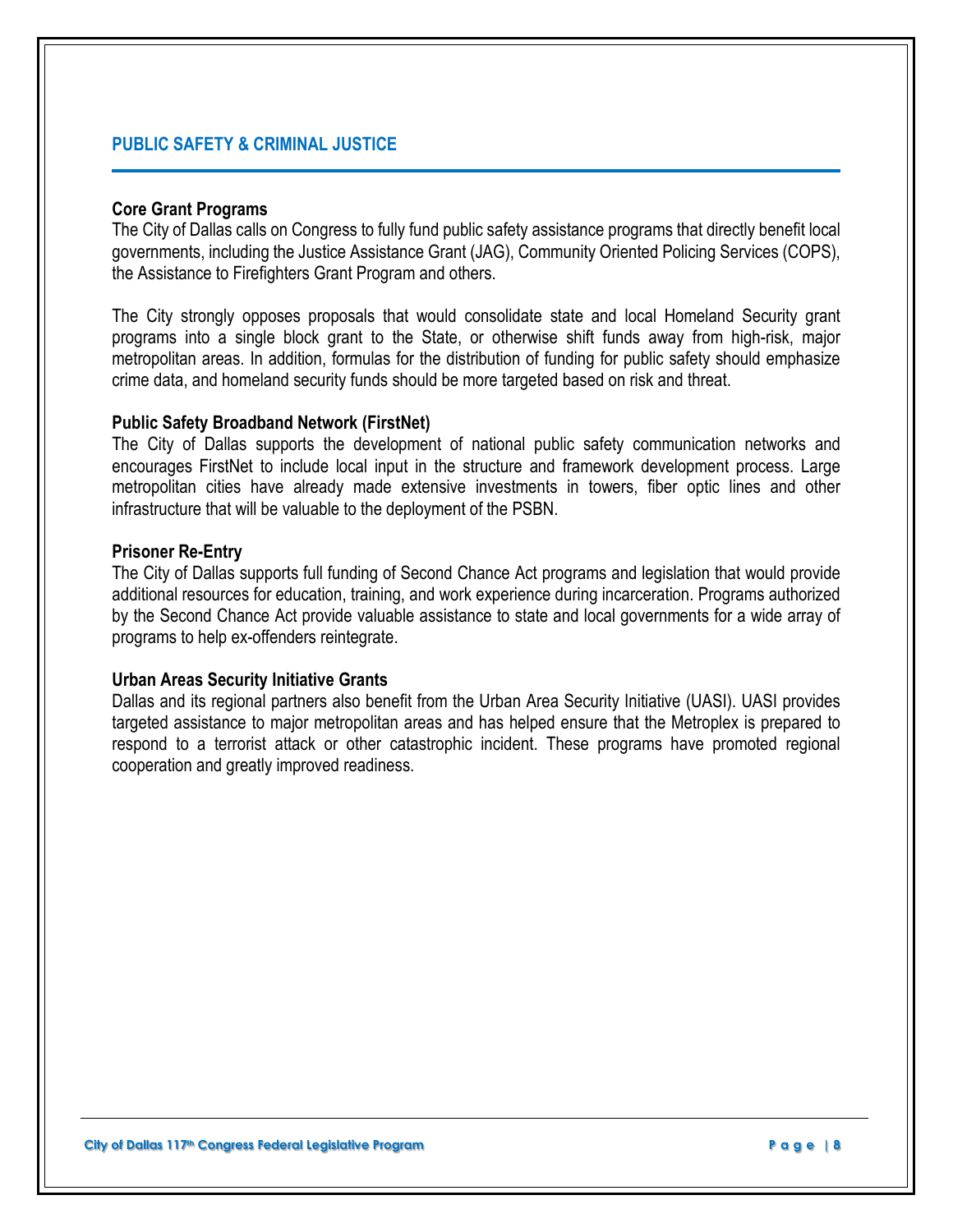# **ECONOMIC DEVELOPMENT**

#### **Brownfields**

The City of Dallas supports full funding of federal brownfields grant programs and continuation of the Brownfields Tax Incentive.

The Brownfields Program and the Brownfields Tax Incentive put property in the City of Dallas on a more level playing field with raw undeveloped properties, encouraging economic development and neighborhood revitalization. The City of Dallas enjoys a strong national reputation for its innovative projects that have redeveloped several formerly abandoned sites. Dallas has used these programs to redevelop several sites and has been designated by the EPA as one of its Brownfield Showcase Communities in recognition of the City's success in redeveloping Brownfields.

#### **New Markets Tax Credit/Community Development Financial Institutions**

The City of Dallas appreciates the five-year extension of NMTC through 2025 and supports additional rounds of NMTC and full funding of other CDFI programs.

The New Markets Tax Credit (NMTC) and other programs administered by the Community Development Financial Institutions (CDFI) Fund at the Department of Treasury provide important incentives for private investment in historically disadvantaged and economically impacted localities. Since its 2009 award, the Dallas Development Fund (DDF) has provided a total of \$185 million in tax credit allocation to twelve projects aimed at improving low-income communities. Total project cost of these seventeen projects is greater than \$195 million. Projects include the Hatcher Station Parkland Clinic, the Girl Scouts STEM Center of Excellence, Dallas Lite & Barricade expansion and Cristo Rey School. These projects have added new, good paying jobs or neighborhood services to their communities and have aided in the revitalization of their neighborhoods.

#### **Community Reinvestment Act**

The City recognizes that Community Reinvestment Act (CRA) regulations may be overdue for an update. The banking industry has experienced major changes, notably with the advancement of technology, since federal banking regulators updated them.

However, the City urges that any updates to CRA regulations are undertaken with the primary goal of meeting CRA's underlying statutory goals of strengthening investment in historically underserved neighborhoods rather than simply making it easier for banks to receive a positive CRA rating under the guise of reducing the burden of CRA compliance for banks. While the goal of reducing CRA's regulatory burden on banks may have some merit, it does not override the importance of CRA's core goal of ensuring that banks meet the financial services needs of all communities, including the needs of Dallas' historically underserved and redlined communities.

The City is disappointed with changes to CRA regulations implement by the Office of the Comptroller of the Currency in 2020. The City fears that these regulations will lead to a concentration of CRA-qualifying investments in the low- and moderate-income communities perceived as the "safest" target for such investments. Such a result would exacerbate the already considerable divide between the nation's most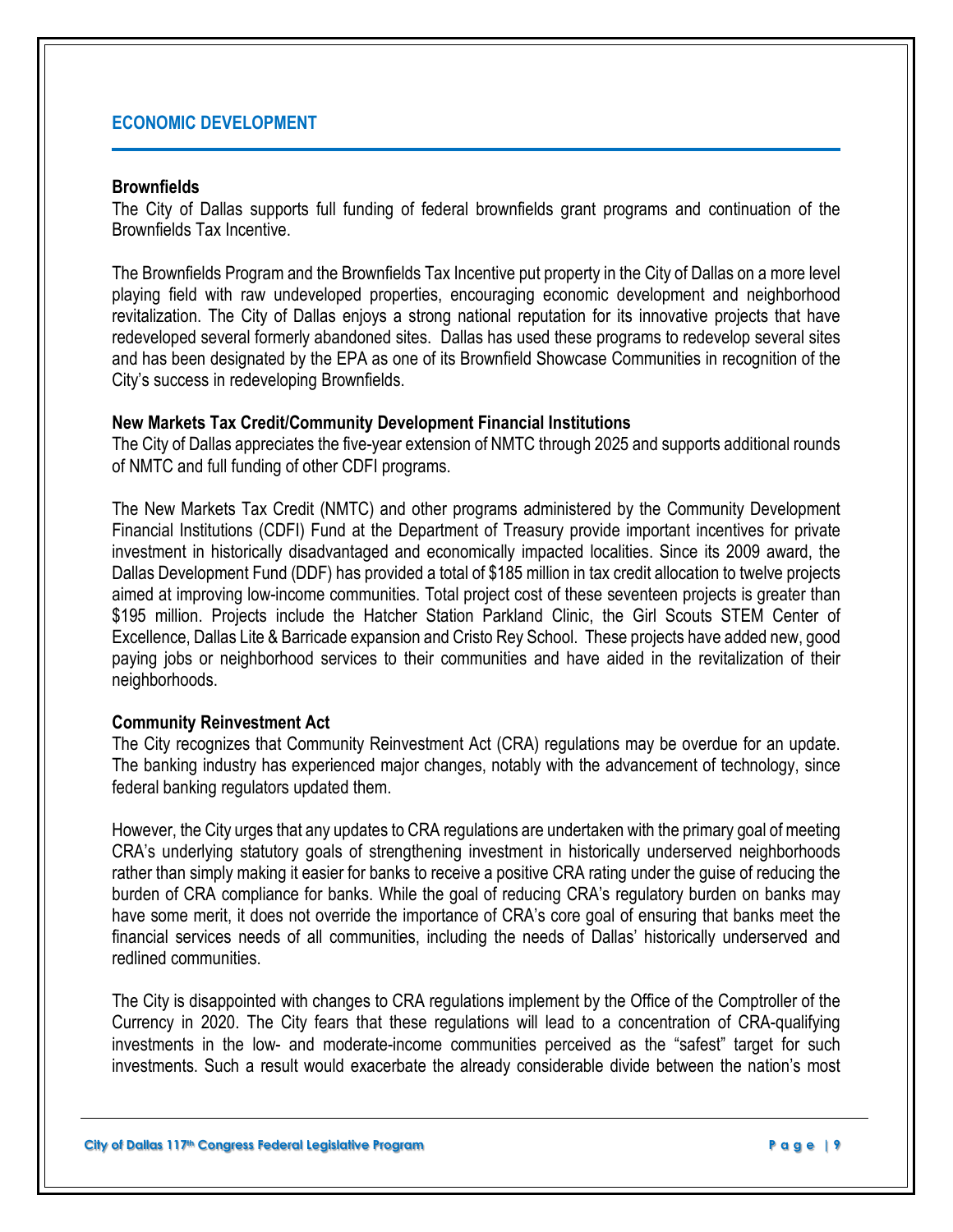economically successful and dynamic metropolitan areas and those that continue to struggle. On the surface, Dallas would appear to be a beneficiary of such a result. However, the City recognizes that the success of Dallas rests on the success of our nation as a whole. In addition, such a policy could exacerbate disparities within our city and metropolitan area, further driving up housing costs in favorable locations and decreasing access to opportunity for low- and moderate-income Austinites.

The City believes that changes to CRA outlined by the Federal Reserve in its 2020 Advanced Notice of Proposed Rulemaking are more responsive to the priorities on non-bank stakeholders and hold much more promise to modernize CRA in a manner that better meets the primary goal of meeting CRA's underlying statutory goals of strengthening investment in historically underserved neighborhoods.

The City appreciates the more balanced proposal recently issued by the Federal Reserve and urges OCC and FDIC to work with the Federal Reserve to improve their CRA regulations.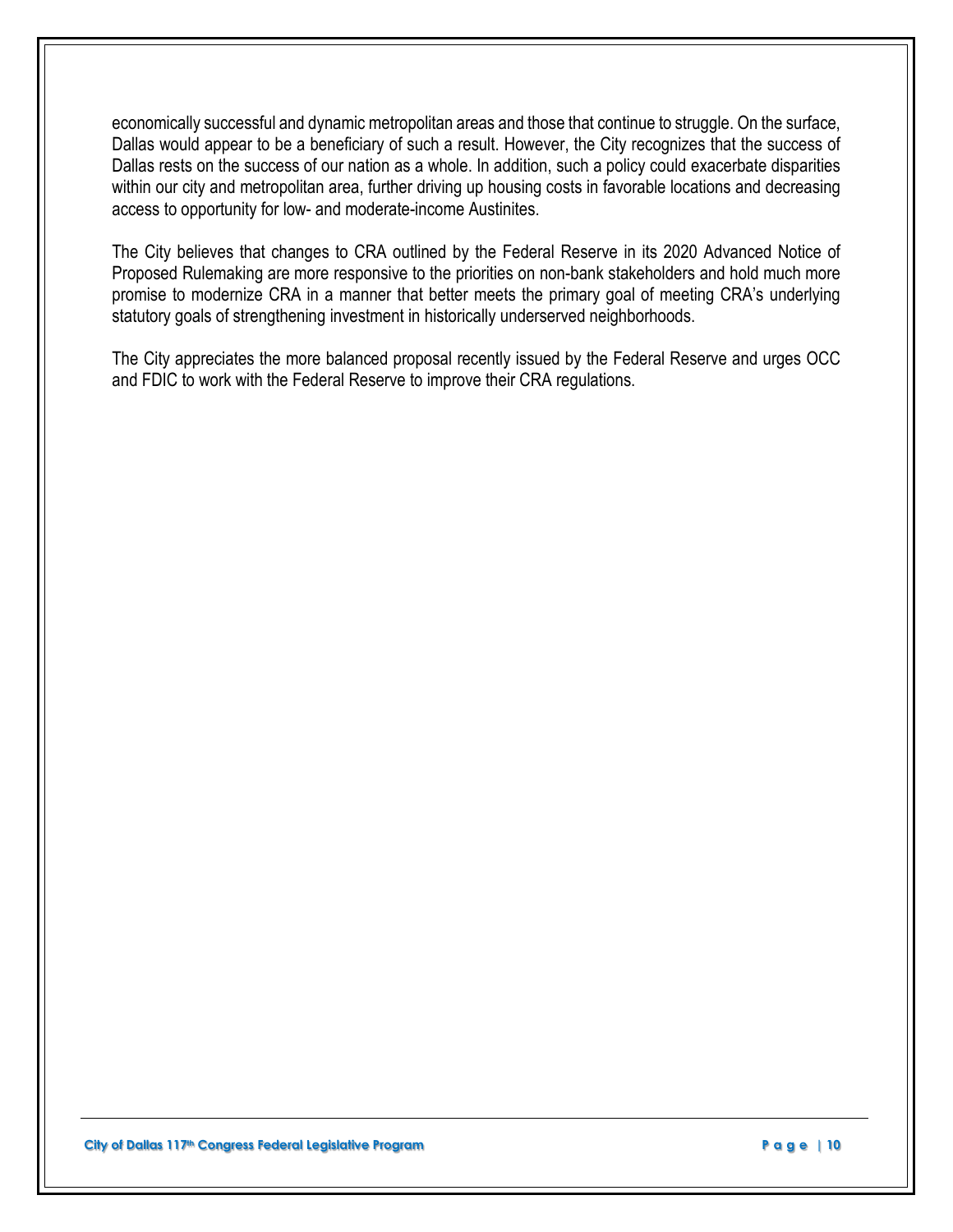# **SOCIAL SECURITY**

The City of Dallas requests that the federal government work closely with local jurisdictions on the fiscal impacts of mandatory inclusion of local government employees in Social Security, especially as it relates to the potential impacts on local pension systems and budgets.

The Social Security Act of 1935 excludes state and local employees from mandatory participation in Social Security. The Federal Advisory Commission on Social Security has called for including all newly hired local government employees in Social Security. Doing so could have major implications on state and local governments and their taxpayers.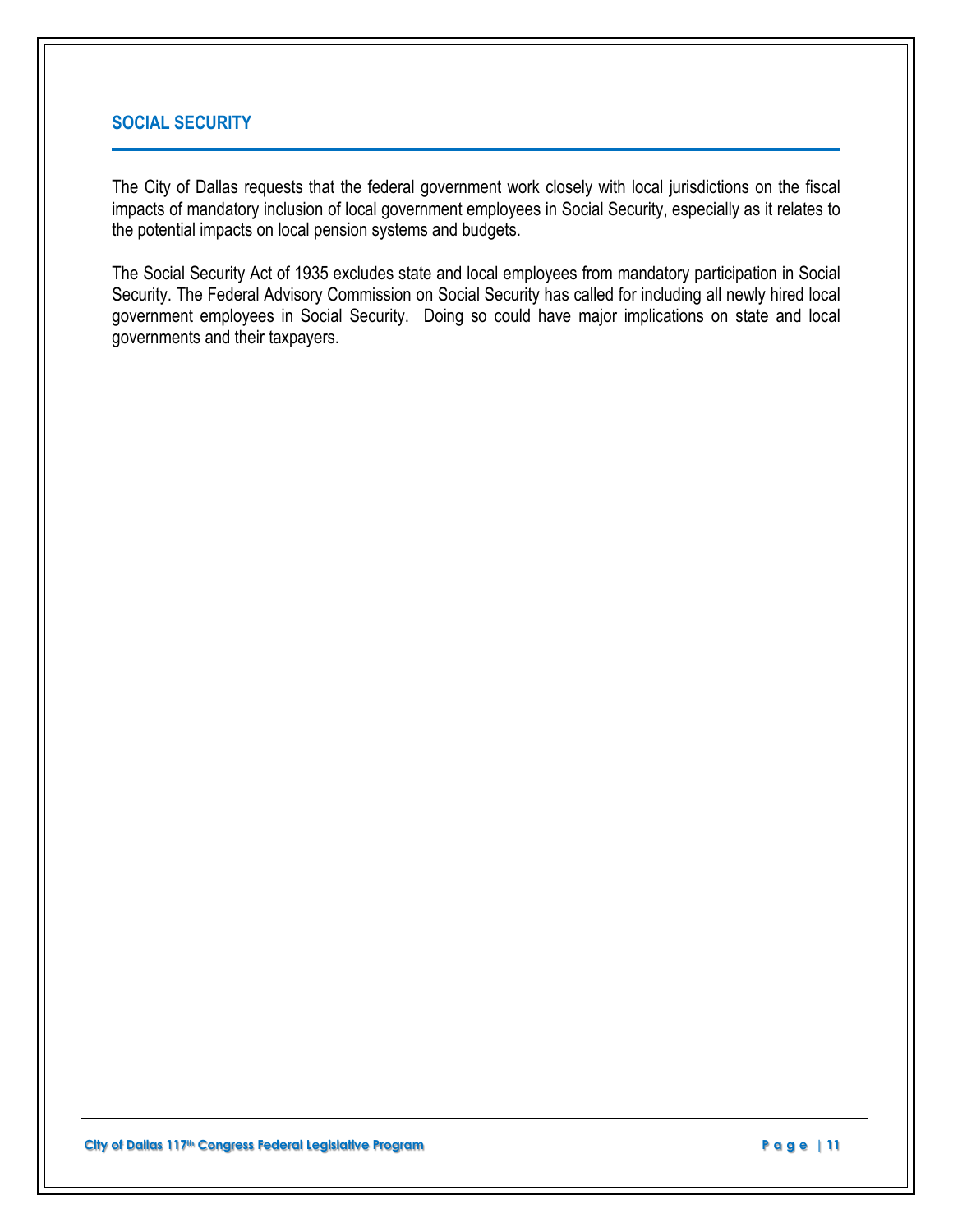# **HOUSING, COMMUNITY DEVELOPMENT, AND HEALTHCARE**

## **CDBG, HOME, HOPWA & Homeless Assistance**

The City of Dallas calls on Congress and the Administration to fully fund CDBG, HOME, HOPWA and Homeless Assistance Grants. The City opposes any effort to limit the City's flexibility in using these funds. The City also strongly opposes any effort to shift control of these programs away from the local level or decrease the cap on administrative and planning costs.

In FY 2020, the City of Dallas was allocated \$15.1 million from CDBG, \$6 million from HOME, \$7.4 million from HOPWA and \$1.2 million in Emergency Solutions Grants. Despite the immense positive impact that these flexible, locally controlled programs have had on the nation's cities, they have been inadequately funded for many years. CDBG and HOME have an especially long and successful track record of providing quick, flexible and effective assistance to cities and states. In Dallas, they bolster City efforts to stabilize and sustain neighborhoods, preserve and expand the supply of affordable housing, expand economic opportunities, meet critical social needs and fund other critical needs in low- and moderate-income neighborhoods. The City of Dallas would be hard-pressed to meet these needs without direct and flexible federal assistance.

### **Affordable Housing**

The City of Dallas supports the preservation and expansion of federal programs and tax incentives that support City efforts to expand and preserve affordable housing. The City specifically supports full funding of the Affordable Housing Trust Fund and preservation and enhancement of the Low-Income Housing Tax **Credit** 

Affordable housing remains a critical issue for the nation's cities. The City of Dallas has developed a robust plan to address the City's housing needs. The focus of the plan is to maximize City resources by alleviating poverty, empowering neighborhoods, addressing concentrations of blight, and enhancing rental options. The City is also aiming to attract and retain the middle class by pursing initiatives that will expand homeownership. A key component of the City's plan is to increase the supply of affordable and workforce housing and revitalize neighborhoods in a manner that creates truly mixed-income neighborhoods and avoids the displacement of longtime neighborhood residents.

# **Low-Income Housing Tax Credit**

In addition, the City support legislation to enhance the Low-Income Housing Tax Credit. The City appreciates the increase in the annual LIHTC ceiling for FY 2018 through FY 2021 that Congress enacted, along with an income averaging option expands LIHTC eligibility and is targeted at high-cost areas such as like Austin.

Looking ahead, the City supports further LIHTC enhancement to offset the predicted decline in affordable housing production related to the corporate and personal income tax rate reductions enacted by the Tax Cut & Jobs Act of 2017. In the 116th Congress, Representatives Suzan DelBene (D-WA) Donald Beyer (D-VA), Kenny Marchant (R-TX), Jackie Walorski (R-IN) introduced legislation (HR 3077) that would further enhance the LIHTC. Senators Maria Cantwell (D-WA) and Todd Young (D-IN) have introduced a companion bill (S 1703) in the Senate. The bills would: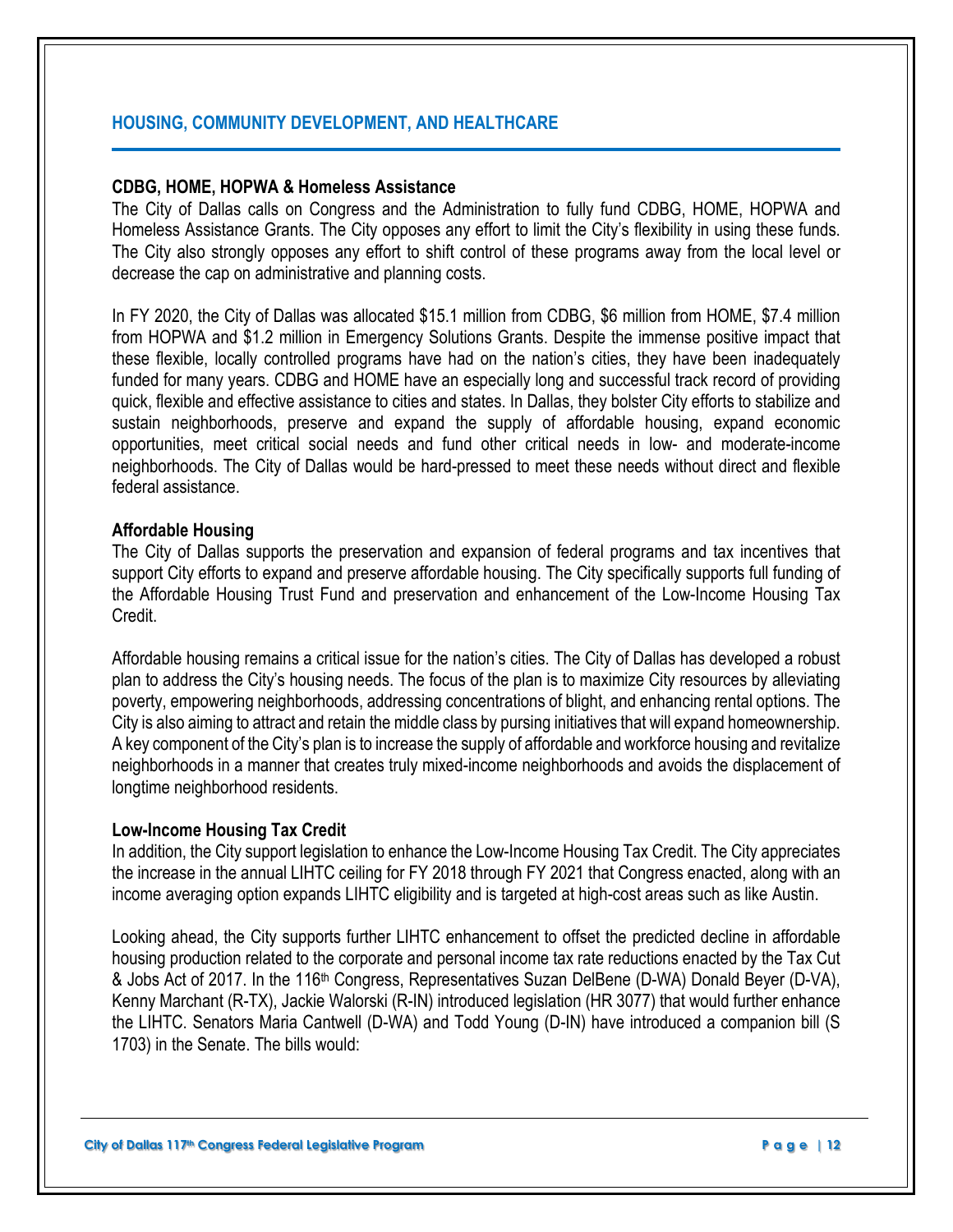- Increase the LIHTC ceiling to \$2.76 per capita in FY 2019, increasing incrementally to \$4.96 in FY 2024 (indexed to inflation in subsequent years),
- Extend the average income test to affordable properties financed with private activity bonds,
- Allow existing tenants to be considers low-income for recapitalization projects provided their income has not risen above 120 percent of AMI,
- Establish a 4 percent minimum credit rate for LHTC used to finance acquisitions and bond-financed properties,
- Simplify the "10-Year Rule" to allow for LIHTC acquisition of certain properties,
- Allow tenant relocation costs to be included in rehabilitation projects, and
- Repeal the Qualified Census Tract population cap.

# **Social Services Block Grant & Community Services Block Grant**

The Social Services Block Grant (SSBG) is a flexible source of funds that states use to support a wide variety of social services activities. SSBG is an important main source of federal funds for protective services, which benefit elderly and disabled adults, and child protective services.

The Community Services Block Grant (CSBG) funds the delivery of services to low income Texas residents in all 254 counties. These funds support a variety of direct services to residents whom are among the most vulnerable in the community.

While the City of Dallas does not directly oversee the SSBG and CSBG, the funds they provide are important to the community and work to protect the City's most vulnerable populations. Any decrease in SSBG and CSBG funds will only place additional stress onto the City's taxpayers, and defenseless residents.

#### **Healthcare**

The City of Dallas urges Congress to take into consideration the effect that national health care legislation has on the nation's cities; to build upon, not tear down, the progress that has been made in recent years to the healthcare system; and to ensure that individuals are not left without health care coverage. In addition, the City encourages the new Administration and Congress to include mental health in any comprehensive health care reform measures.

Municipalities share a responsibility for the health and well-being of communities, which includes ensuring access to comprehensive and affordable health care. The City of Dallas has one of the highest rates of uninsured residents in the nation and seeks solutions that will provide its residents with easy access to health insurance. The City opposes health care programs that deny desperately needed access to care to individuals and families; place an undue burden on local hospitals; and do not provide safeguards for patients currently suffering from chronic and terminal illnesses.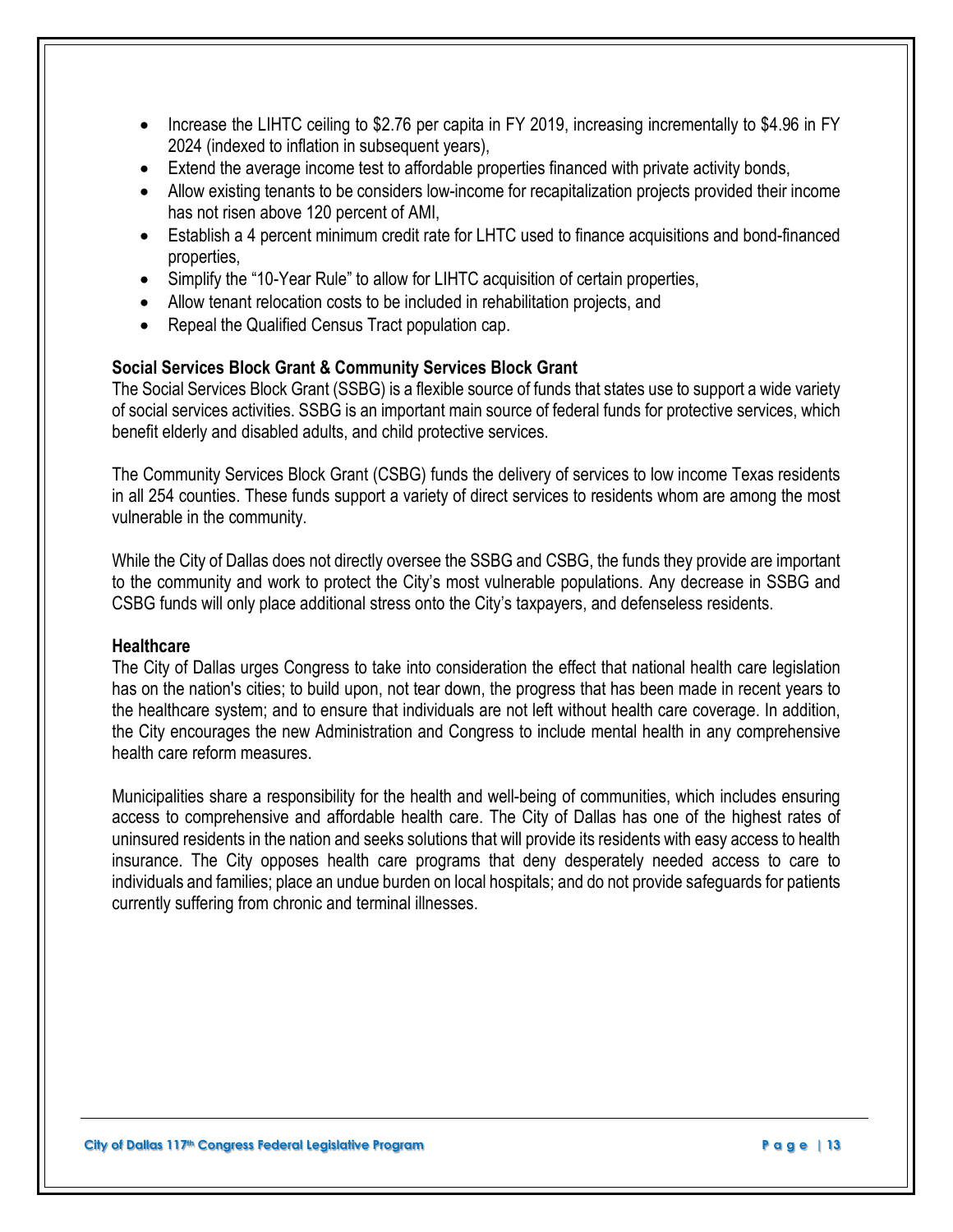# **CLEAN AIR & HEALTHY ENVIRONMENT**

The City of Dallas looks forward to working with our partners in the Dallas-Fort Worth Metropolitan Area to meet air quality goals outlined by the Clean Air Act and water quality goals outlined by the Clean Water Act. Our nation faces the challenges of ensuring protection of public health, air, and water supply while continuing to encourage economic growth and energy independence. Although the challenges created by pollution and energy security are international and national in scope, local governments are well placed to implement policies and pursue innovations to meet those challenges, especially if they are given the resources and authority to do so.

The City of Dallas, and the Dallas-Fort Worth Metropolitan Area has invested hundreds of millions of dollars into the regional transit system, converted municipal fleets to alternative fuels, and made public buildings more energy efficient. In addition, the City of Dallas supports the development of high-speed rail between Houston and the North Texas Region and other large transit-related infrastructure projects that provide a positive impact on our quality and might mitigate the impact of mobile source emissions on public health. The City of Dallas has been a national leader in this area, implementing a number of nationally-recognized and replicated sustainability programs that have decreased the City's operating and energy costs along with its environmental impact.

Direct Federal assistance is crucial to local governments that are well suited to meeting the challenge of protecting the environment. Local governments benefit from direct federal assistance that can be used to promote energy efficiency and conservation, alternative fuel, public education initiatives and other programs to reduce ozone and other air pollutants. The Dallas-Fort Worth-Arlington Metropolitan Area faces a likely rating of "severe non-attainment" for ground level ozone this year, increasing the urgency of such assistance.

The City urges Congress and the Administration to empower the U.S. Environmental Protection Agency, Department of Transportation, and the Department of Energy, as well as the Texas Commission on Environmental Quality, so they may protect air quality at a broader, regional level. The City also urges EPA to explore national, carbon-free energy solutions that would result in economic growth and enhanced protection of public health and the environment.

The City of Dallas encourages Congress and the Administration to pursue imaginative solutions using reliable, peer-reviewed sources of scientific information in the effort to address clean air and energy security. The City further urges Congress to fully fund any mandates it imposes on local governments to meet these challenges.

#### **Energy Efficiency and Conservation Block Grant**

The City reiterates its disappointment that EECBG was only funded once and calls on Congress to reauthorize and fully fund this innovative and forward looking federal-local partnership.

The City thanks Representative Marc Veasey for his sponsorship of legislation to reauthorize EECBG in the 116<sup>th</sup> Congress and for quickly reintroducing his bill in the 117<sup>th</sup> Congress. The City urges its entire delegation to support his bill and subsequent full funding of the program.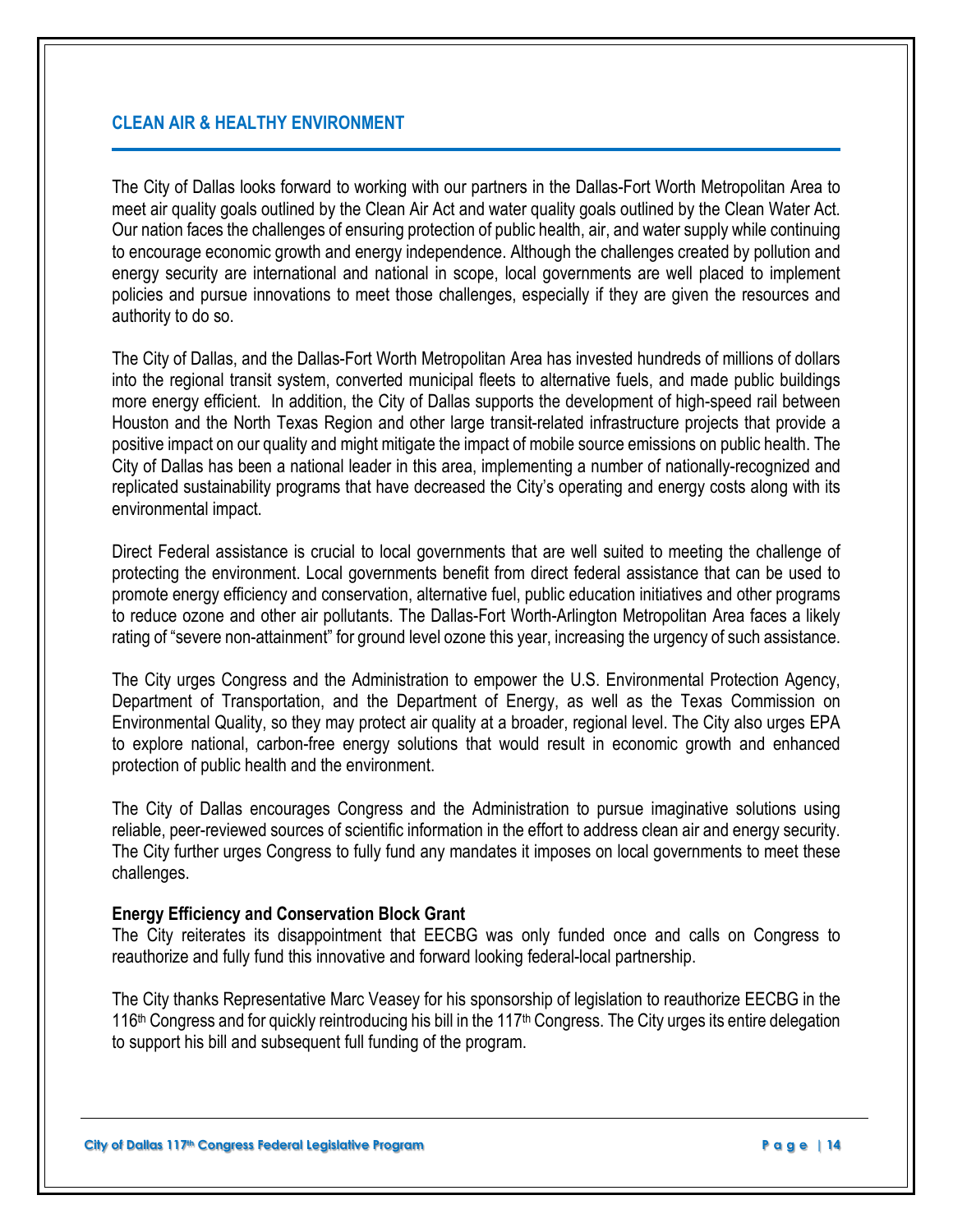EECBG provided direct, flexible formula funding to Dallas and other local governments for a wide array of energy conservation and efficiency purposes. It was authorized by the 2007 Energy Act at \$2 billion a year for FY 2008 through FY 2012, but only funded once, in FY 2009, at \$3.2 billion.

The City of Dallas used its FY 2009 EECBG allocation of \$12.7 million to:

- Improve the efficiency of 248 City-owned buildings, reducing City electricity costs by \$1 million per year and
- Launch the Green Dallas Initiative, a comprehensive program to address air quality, climate change, energy, food, land, waste, and water.

These small projects provided significant return on investment, decreasing the City's energy costs.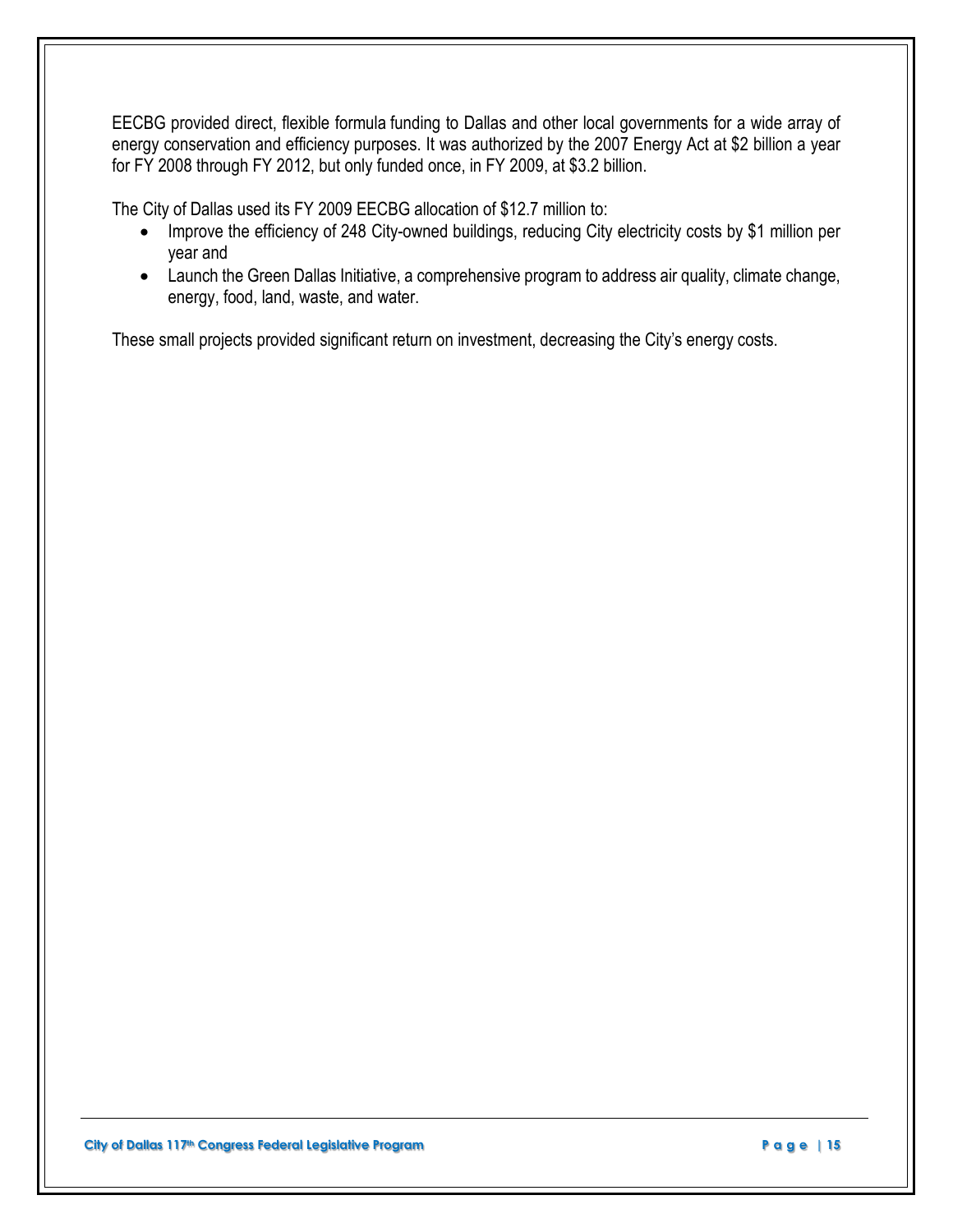# **EDUCATION, AFTER SCHOOL CARE, CHILD NUTRITION & EARLY CHILDHOOD EDUCATION**

The City of Dallas urges Congress and the Administration to provide schools with the resources (including technology) they need and to reauthorize, expand and fully fund early childhood, extended learning time, child nutrition programs and to maximize resources and flexibility for out-of-school time and other education programs.

A strong public education system is crucial to the economic health and future of the City of Dallas and requires a strong federal investment in schools and children. Out-of-school time and child nutrition programs are a vital component of a strong educational system and play an important role in preventing youth crime and delinquency.

In particular, the City urges robust funding of youth job training programs and of the **21st Century Learning Centers Program**, which helps DISD and the City provide after school programming that provides Dallas children with enriching activities in a safe environment.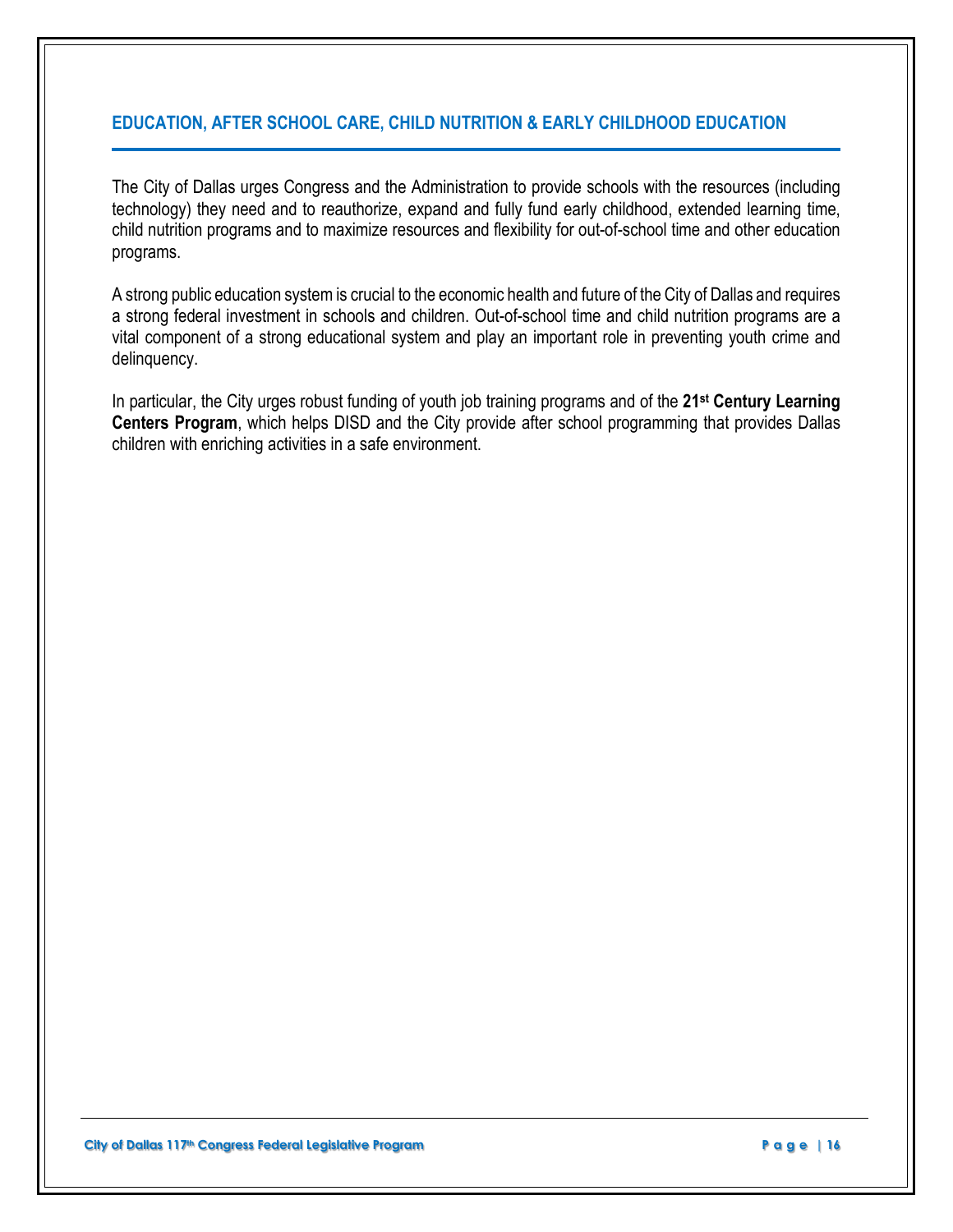## **TRAVEL, TOURISM, ARTS & CULTURE**

The City of Dallas is a major global city that attracts millions of visitors each year. Dallas-Fort Worth International Airport is among the busiest in the world, The Dallas-Fort Worth Metropolitan Area hosts hundreds of major conventions each year and draws tourists from around the world for its world-class cultural offerings.

As the business and cultural hub of the nation's top exporting state and with plans for a major intermodal transportation hub to handle international freight traffic, the Dallas economy relies more than ever on international business and vacation visitors.

In addition, the arts have played a central role in the renaissance of downtown Dallas and are a cornerstone of the downtown Dallas economy. The federal government plays a small but important role in fostering and promoting the arts. The City supports the missions and the adequate funding of the National Endowment for the Arts, the National Endowment for the Humanities and the Institute of Museum and Library Services.

The City of Dallas further encourages federal policies, including tax policies, which foster the arts and recognize the important role they play in tourism and central city economies. The City also calls for federal policy that recognizes the role that art education plays in fostering artists and audiences.